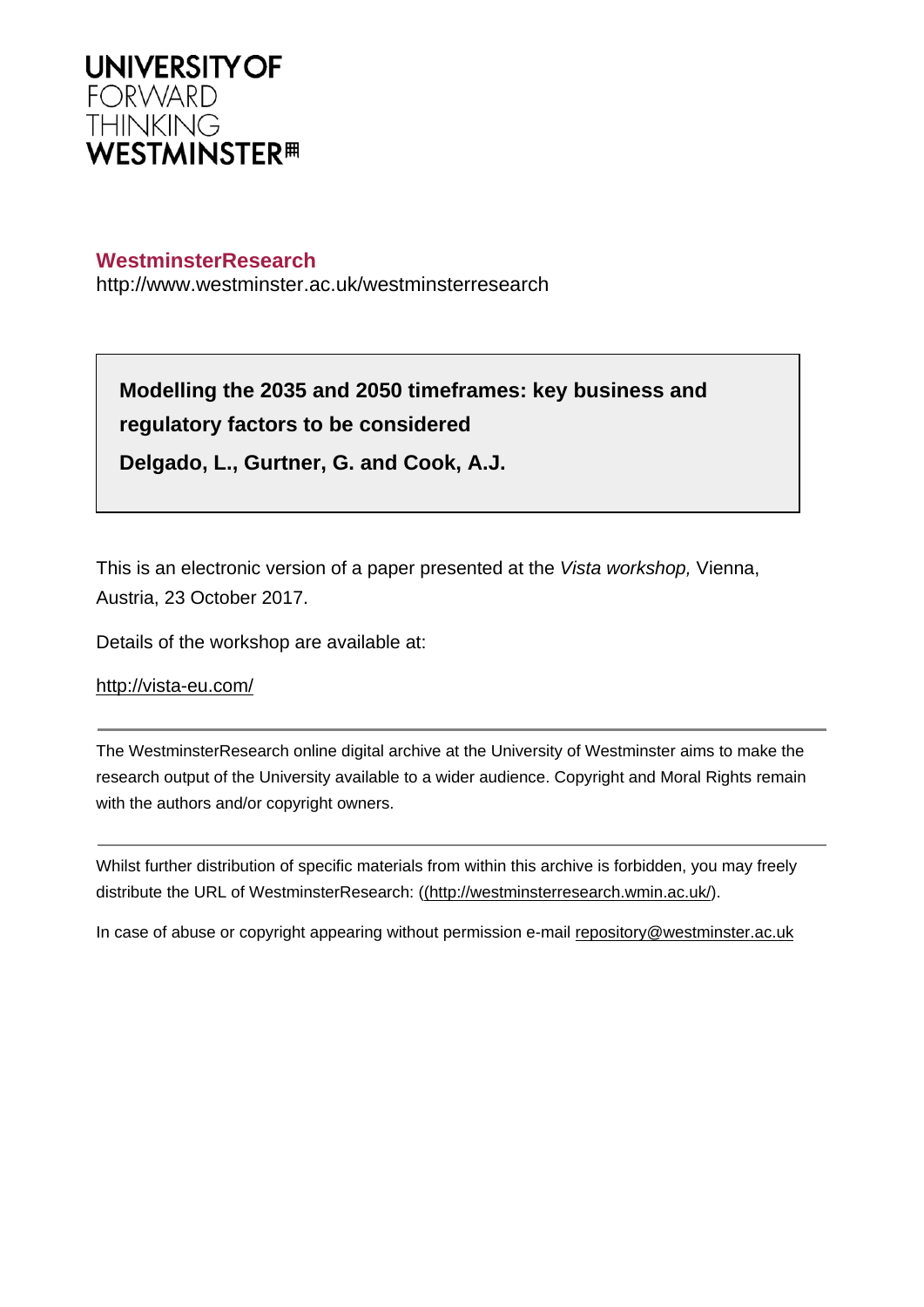



**Modelling the 2035 and 2050 timeframes:** 

**Key business and regulatory factors to be considered**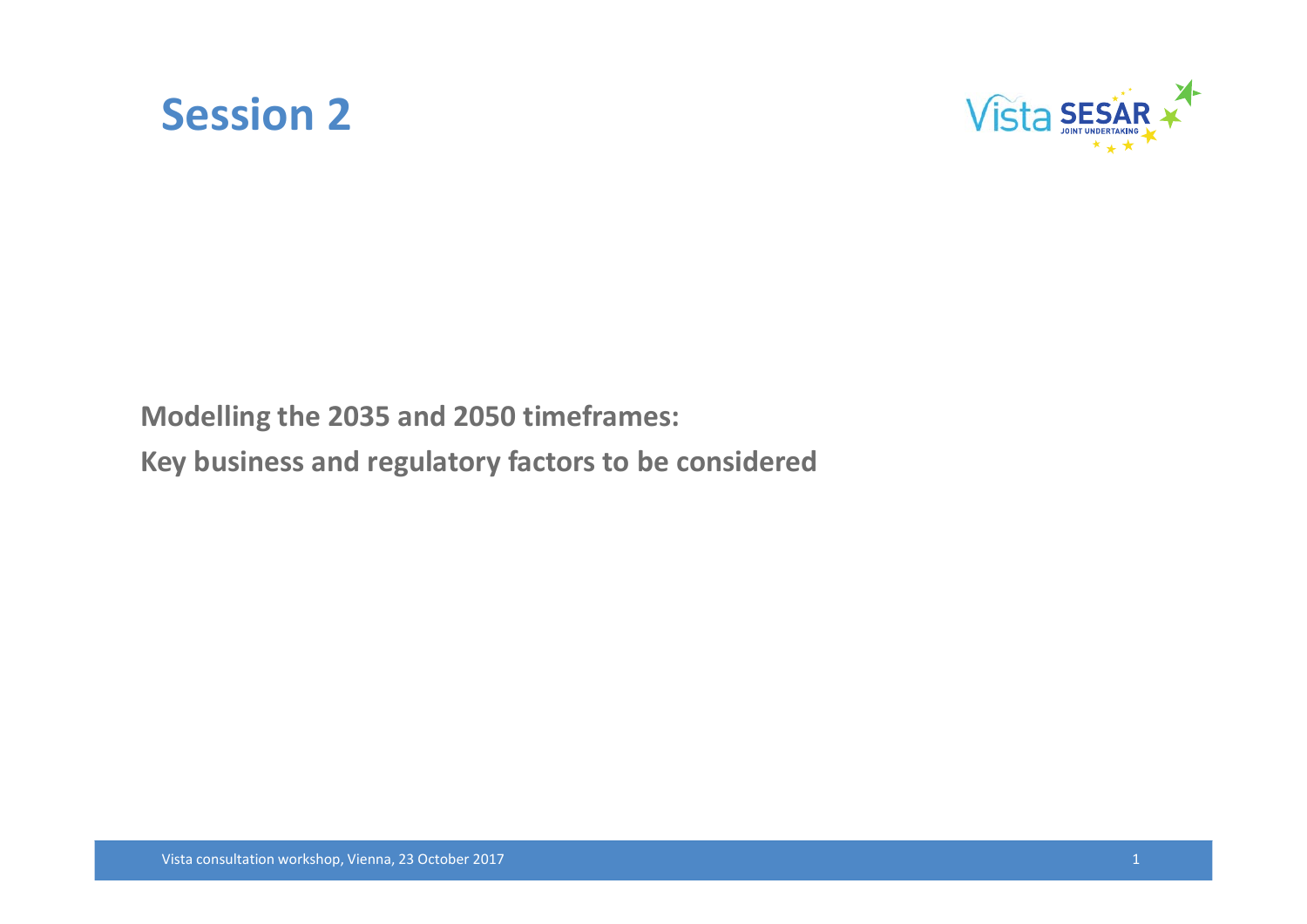

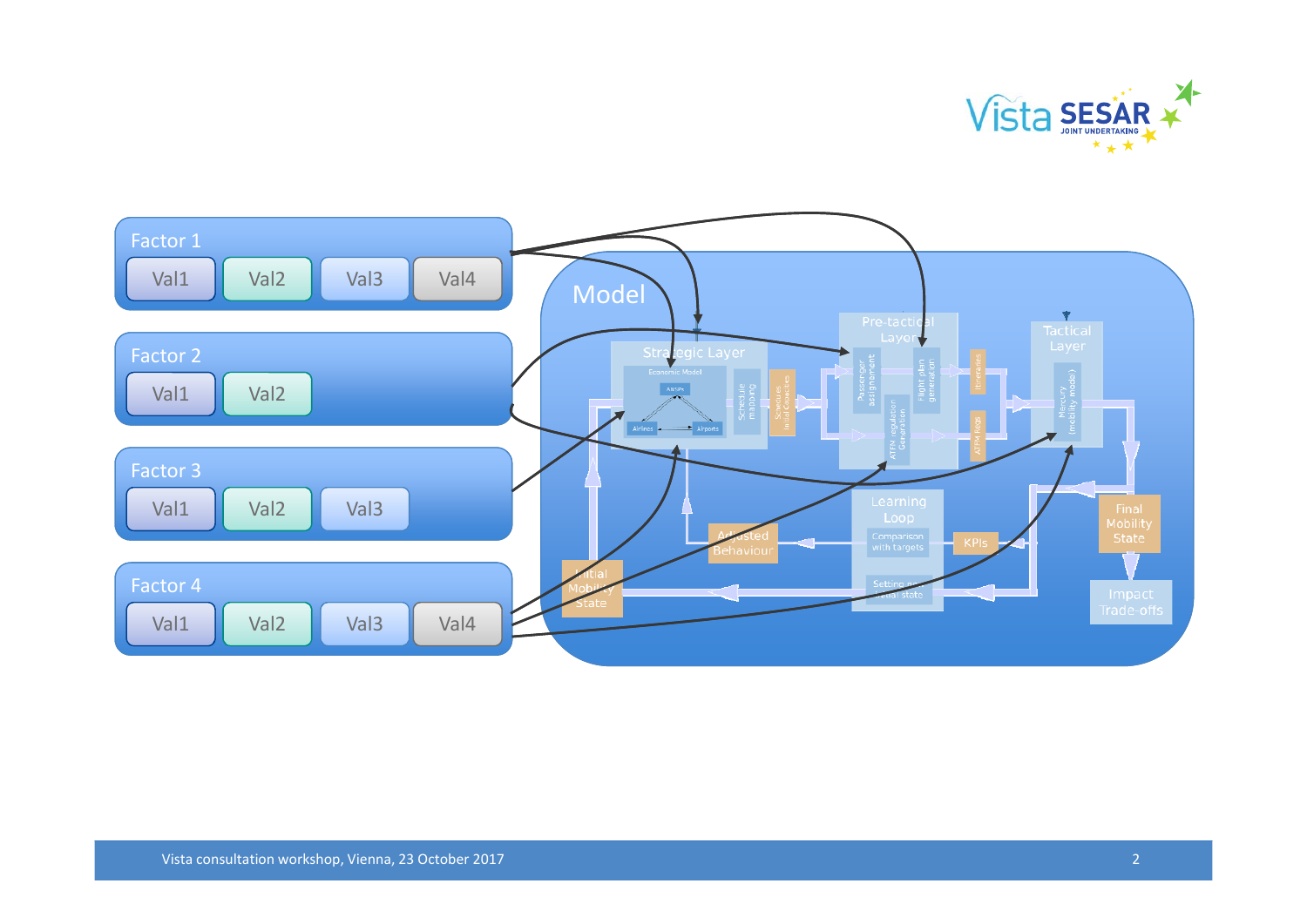

- $-$ **Regulatory factors**
- $\bullet$  Regulations affecting gate‐to‐gate phase
	- •SESAR development and integration (RSI): e.g., SES, Common projects.
	- $\bullet$ Performance based regulations (RPB): e.g, Performance review body
	- $\bullet$ ANSP requirements (RAR): e.g., Common requirements
- Regulations affecting airports
	- $\bullet$ Airport demand (RAD): e.g., slots
	- •Airport processes (RAP): e.g., ground handling market
	- $\bullet$ Airport access / egress (RAA): e.g., airport access policies
- Regulations affecting other areas
	- •Other regulations (ROR): e.g, passenger provision schemes, emission schemes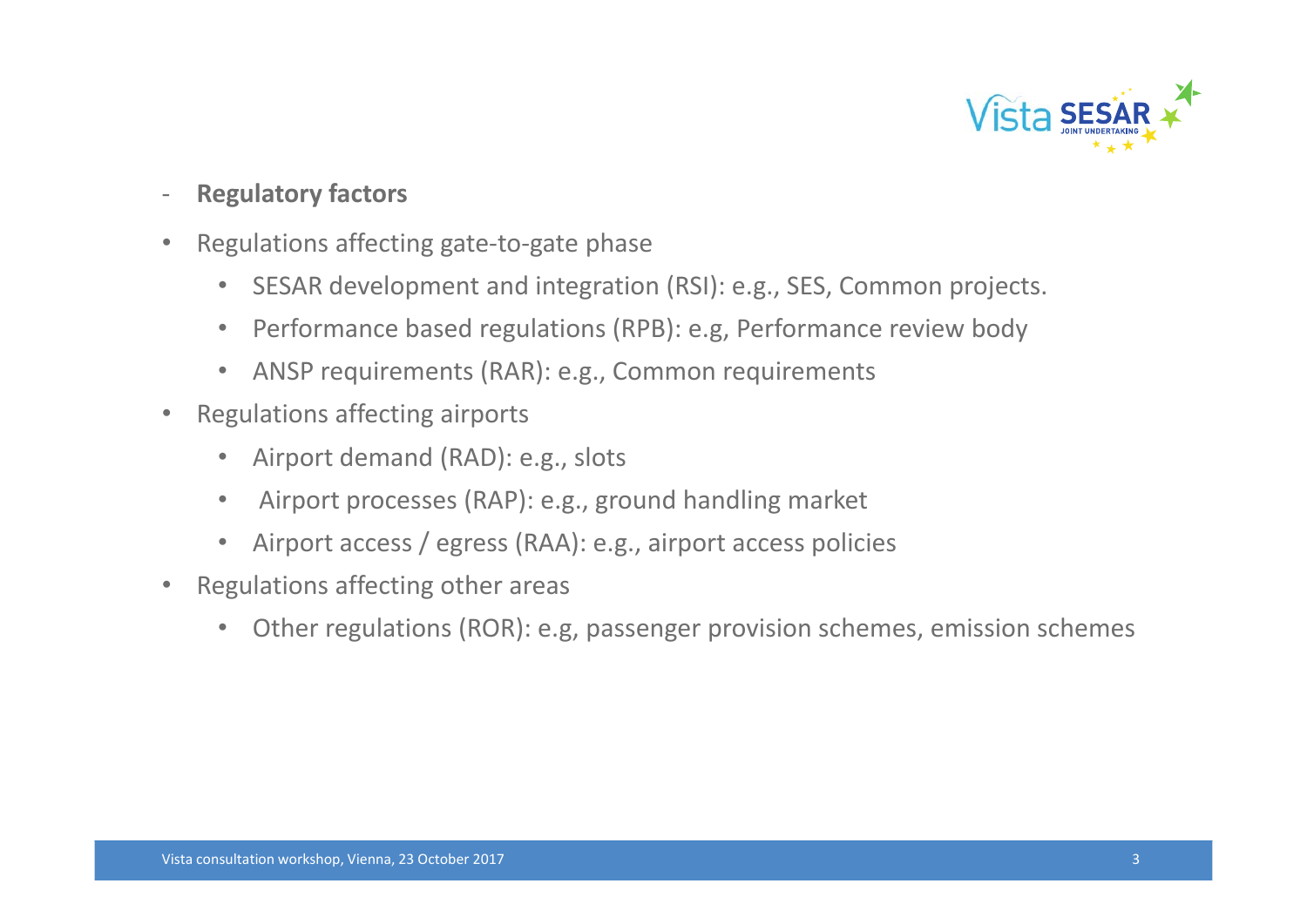

- ‐**Business factors**
- $\bullet$  Factors affecting gate‐to‐gate phase
	- •SESAR operational changes (BTS): e.g., Free‐routing
	- • Other operational and technical changes (BTO): e.g., Passenger reaccomodation tools
- $\bullet$  Airport processes and accessibility
	- $\bullet$ Airport access / egress (BAA): e.g., multimodality
	- •Airport processes (BAP): e.g., self‐processing
- $\bullet$  Demand and other economic factors
	- $\bullet$ Demand evolution (BED): e.g., economic development
	- $\bullet$ Other economic factors (BEO): e.g., fuel price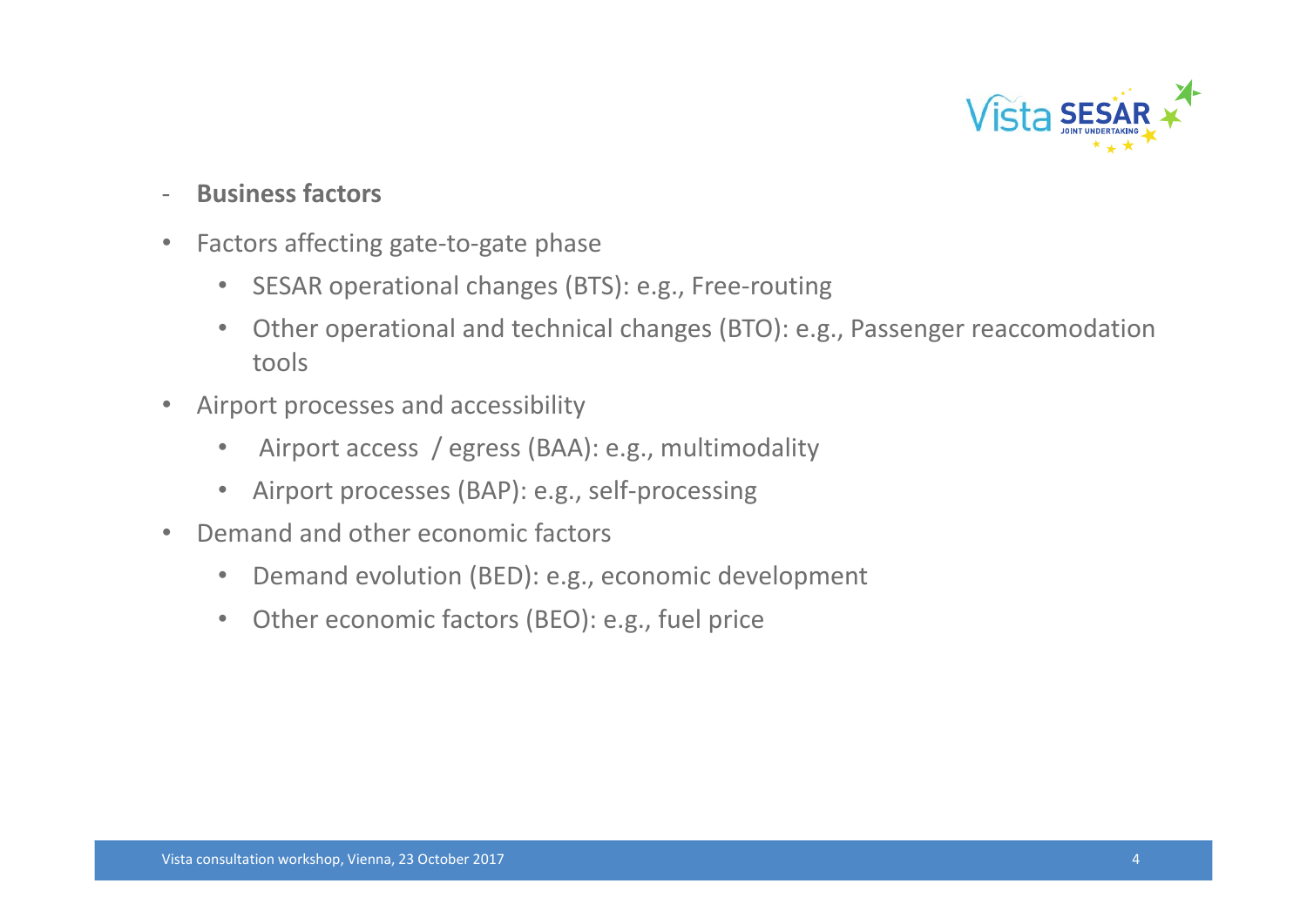

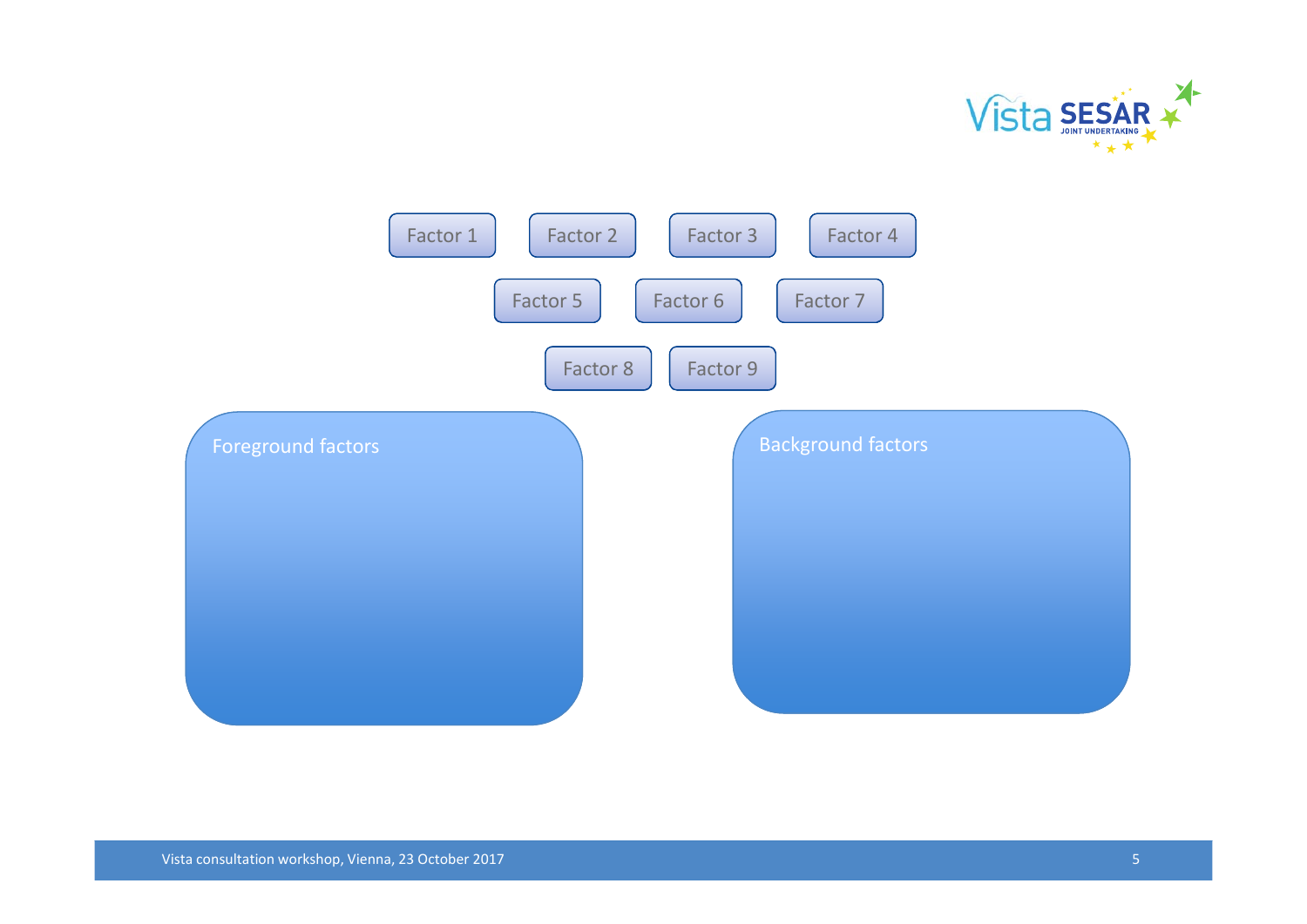

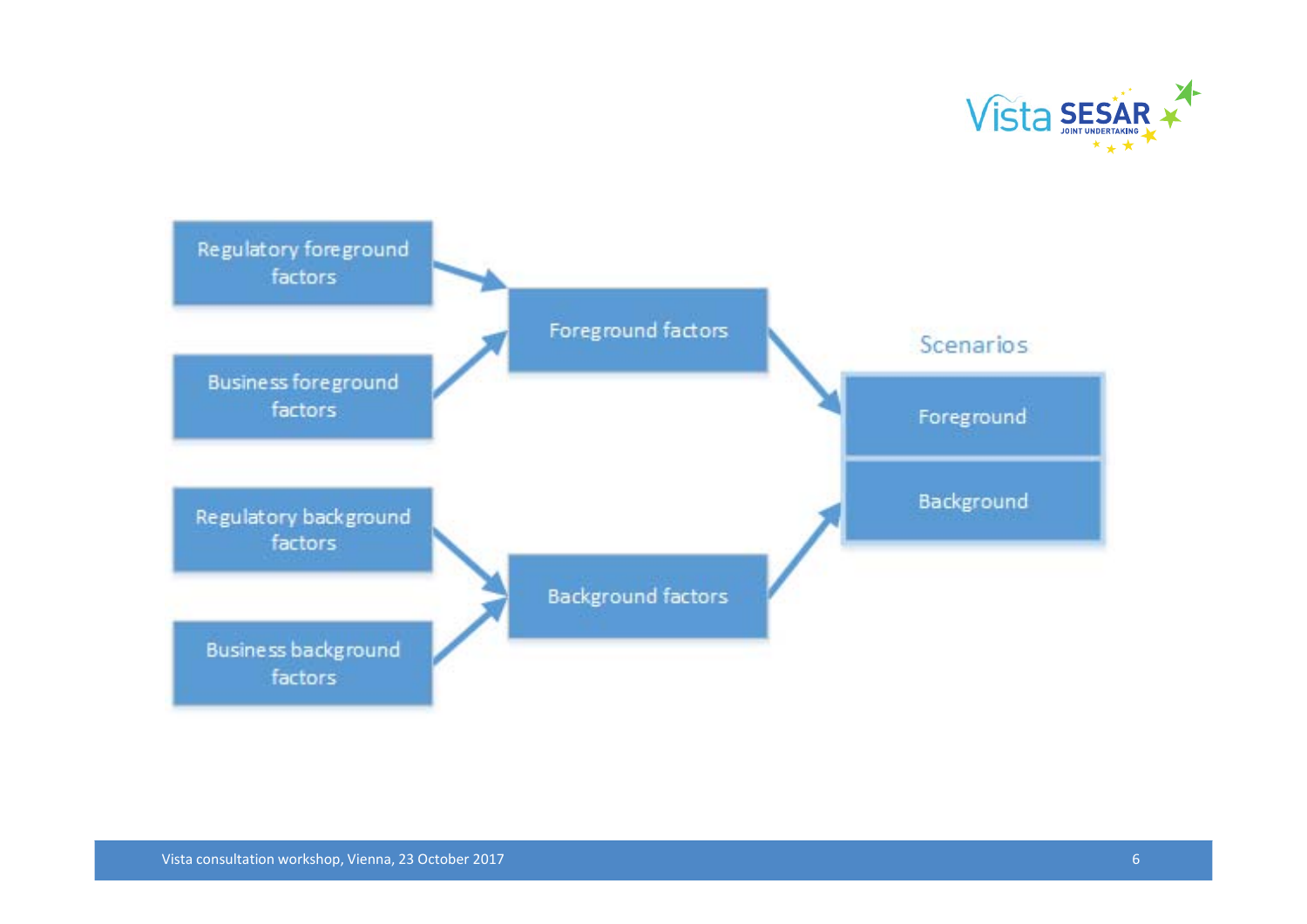

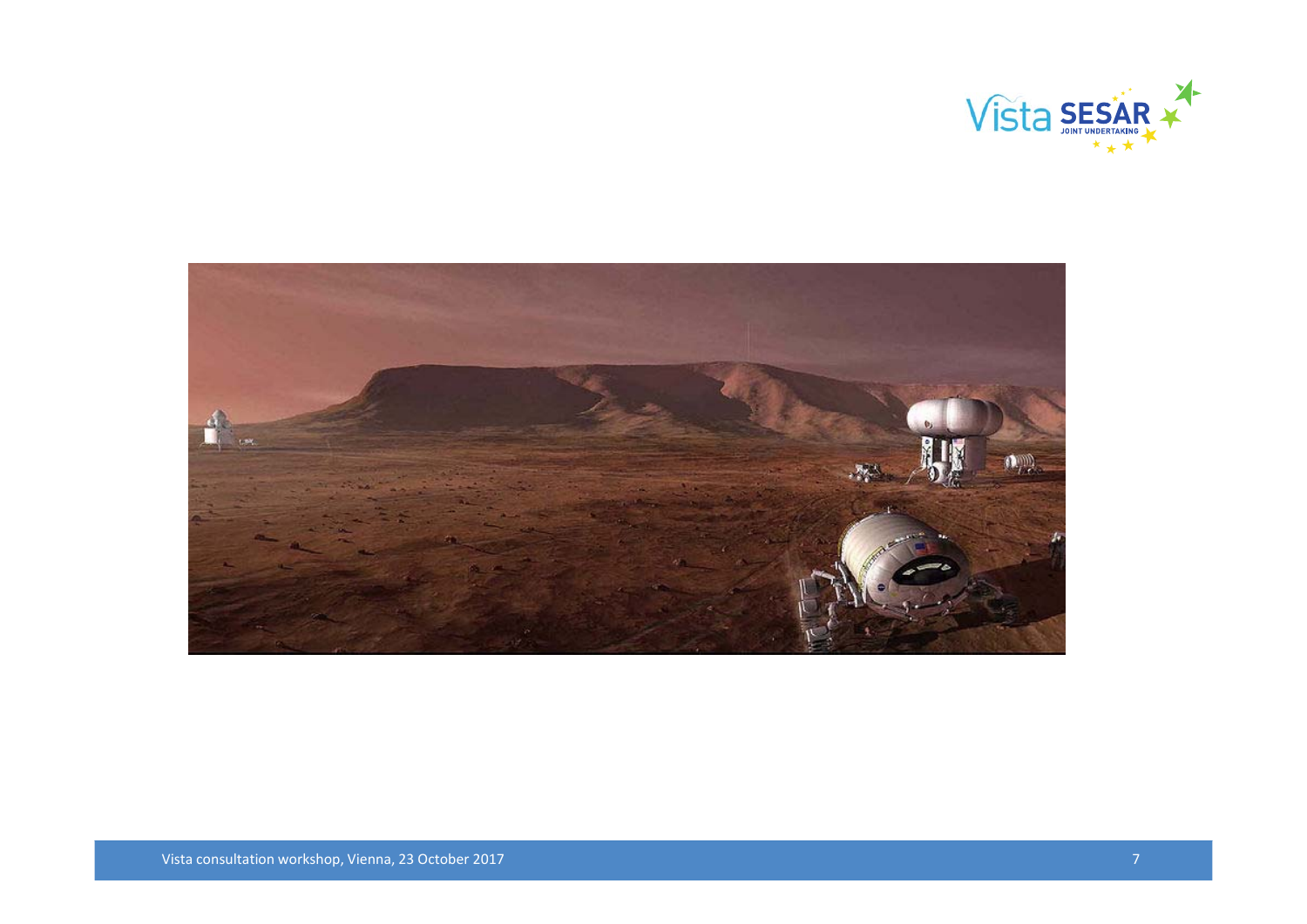

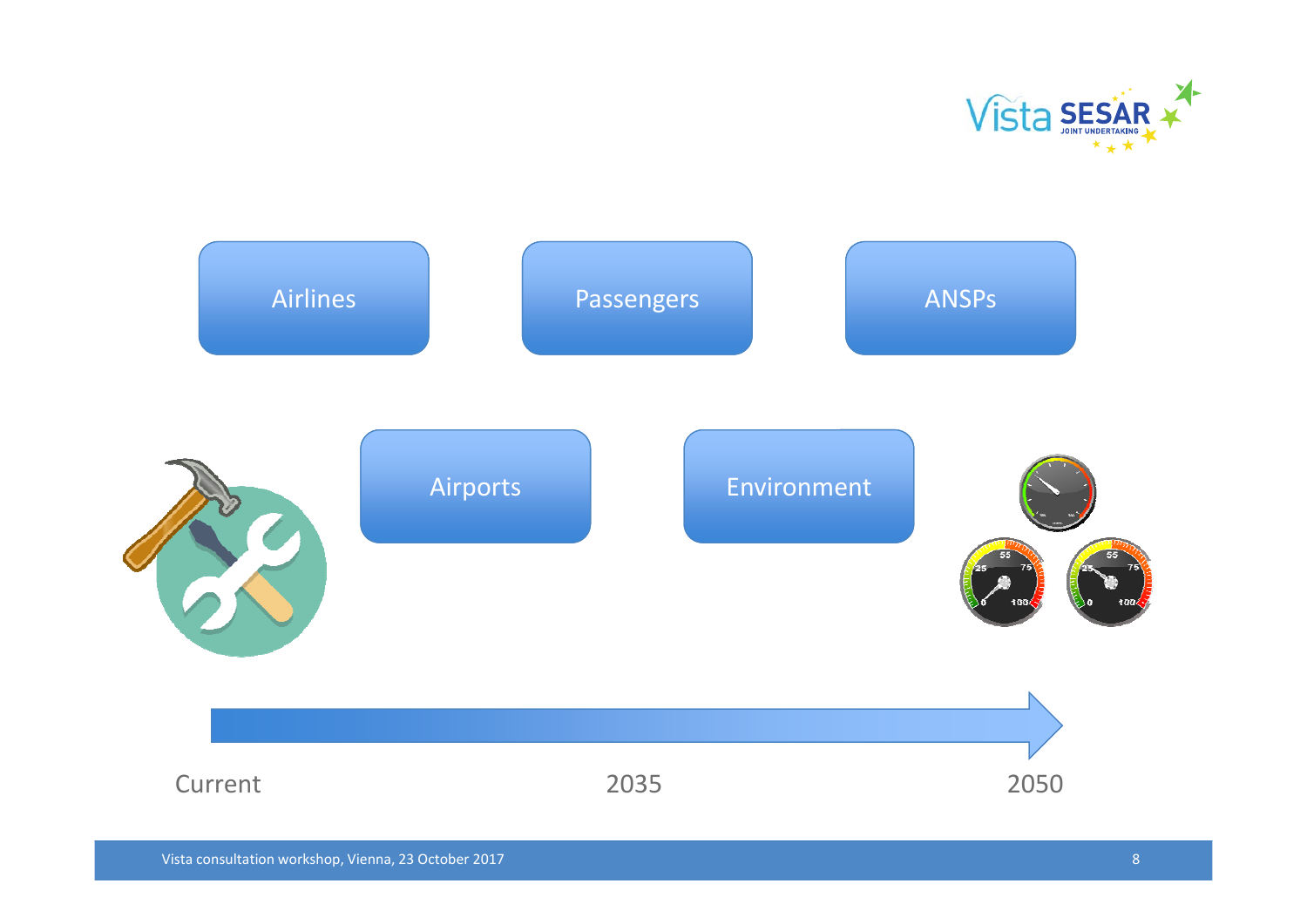

- Q1. What are the main factors affecting the evolution of the ATM system?
- Q2. For each stakeholder, which other factors will greatly affect its performance/behaviour?
- Q3. Which factors have a significant role in system evolution and also high uncertainty regarding their future realisation?
- Q4. Which individual factor would you select to know its effect in the system in the 2035/2050 timeframe?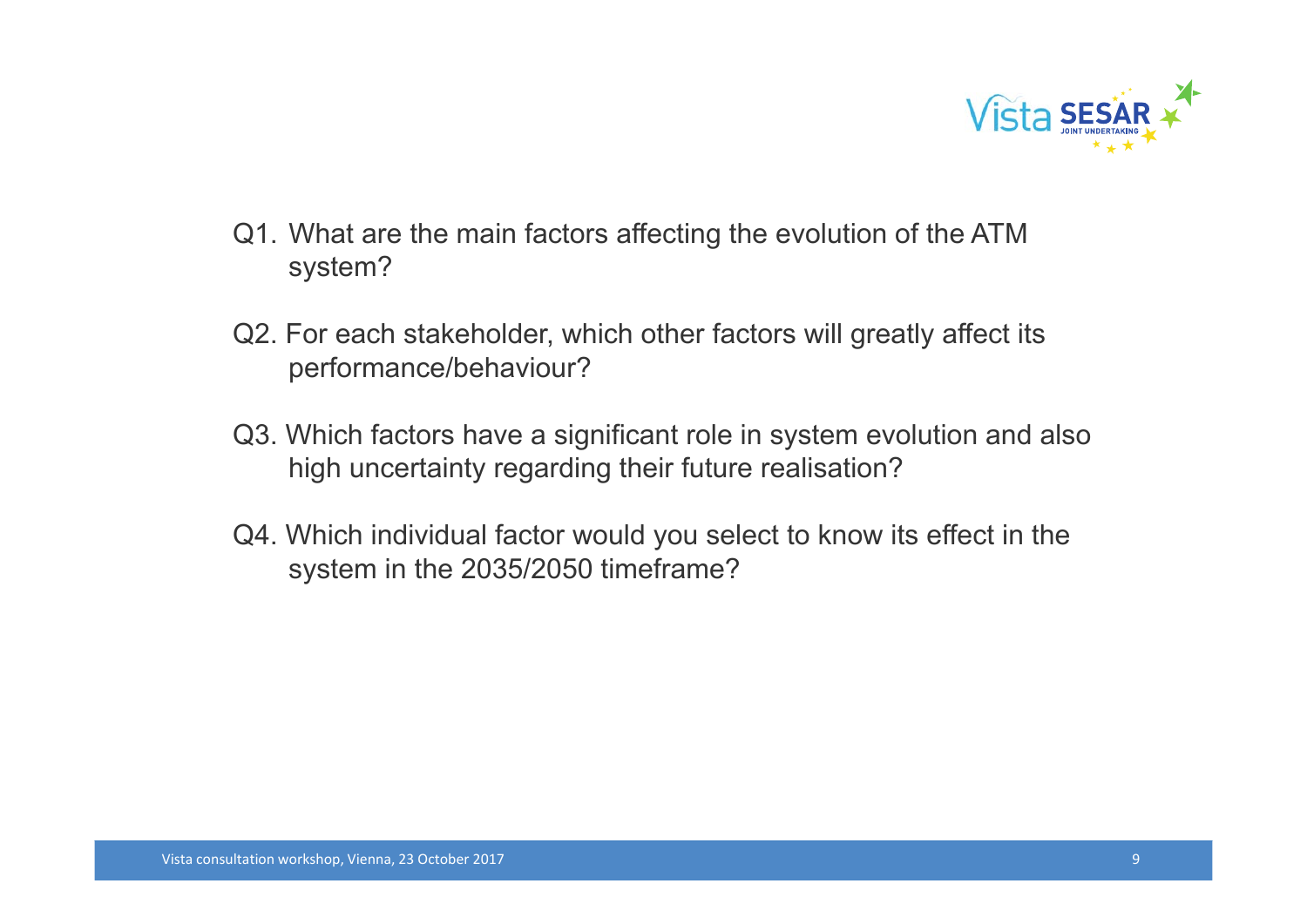

| ID               | <b>Factor</b>                                |  |
|------------------|----------------------------------------------|--|
| <b>BE01</b>      | Fuel price                                   |  |
| RAD1             | Airport slots                                |  |
| BED <sub>3</sub> | Societal travel characteristics changes      |  |
| RPB1             | Performance scheme                           |  |
| BEO <sub>2</sub> | Airspace charges                             |  |
| RAA1             | <b>Airport access</b>                        |  |
| BEO <sub>3</sub> | Airlines business models                     |  |
| BTO7             | Integrated turnaround/hub operations control |  |
| <b>BTS12</b>     | Demand capacity balancing en-route           |  |

| ID               | <b>Factor</b>                                |  |
|------------------|----------------------------------------------|--|
| RPB1             | Performance scheme                           |  |
| <b>BTS12</b>     | Demand capacity balancing en-route           |  |
| BEO1             | <b>Fuel price</b>                            |  |
| BTO7             | Integrated turnaround/hub operations control |  |
| RSI <sub>1</sub> | Single european sky integration              |  |
| RAD1             | Airport slots                                |  |
| BTO <sub>1</sub> | Drones / RPAS                                |  |
| BTS5             | <b>4D Trajectory Management</b>              |  |
| BED <sub>3</sub> | Societal travel characteristics changes      |  |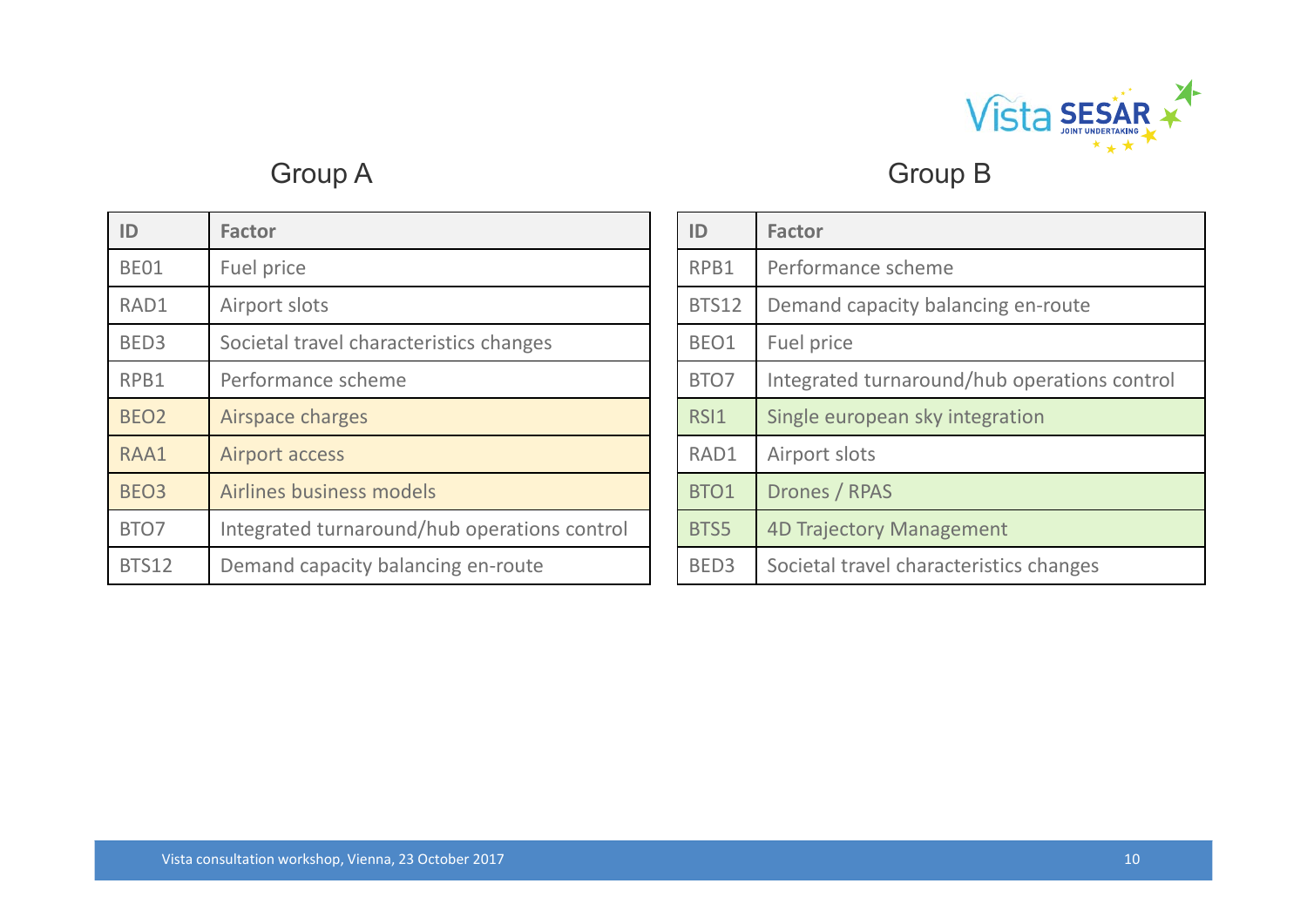

# Group A & B Vista Team

| ID               | <b>Factor</b>                                |  |
|------------------|----------------------------------------------|--|
| <b>BE01</b>      | Fuel price                                   |  |
| RAD1             | Airport slots                                |  |
| BED <sub>3</sub> | Societal travel characteristics changes      |  |
| RPB1             | Performance scheme                           |  |
| BTO7             | Integrated turnaround/hub operations control |  |
| <b>BTS12</b>     | Demand capacity balancing en-route           |  |
| BEO <sub>2</sub> | Airspace charges                             |  |
| RAA1             | <b>Airport access</b>                        |  |
| BEO <sub>3</sub> | Airlines business models                     |  |
| RSI <sub>1</sub> | Single european sky integration              |  |
| BTO1             | Drones / RPAS                                |  |
| BTS5             | <b>4D Trajectory Management</b>              |  |

| ID               | <b>Factor</b>                   |  |
|------------------|---------------------------------|--|
| BTS5             | <b>4D Trajectory Management</b> |  |
| BTS9             | <b>Traffic Synchronisation</b>  |  |
| BTO4             | Passenger reaccommodation tools |  |
| BEO1             | <b>Fuel prices</b>              |  |
| BEO <sub>2</sub> | Airspace charges                |  |
| BEO4             | Smart, integrated ticketing     |  |
| ROR1             | Passenger provision schemes     |  |
| ROR <sub>3</sub> | <b>Emission schemes</b>         |  |
| RAD1             | Airport slots                   |  |
| RAD <sub>2</sub> | Regional airport development    |  |
| RAA1             | Airport access                  |  |
| ROR <sub>9</sub> | Operation of air services       |  |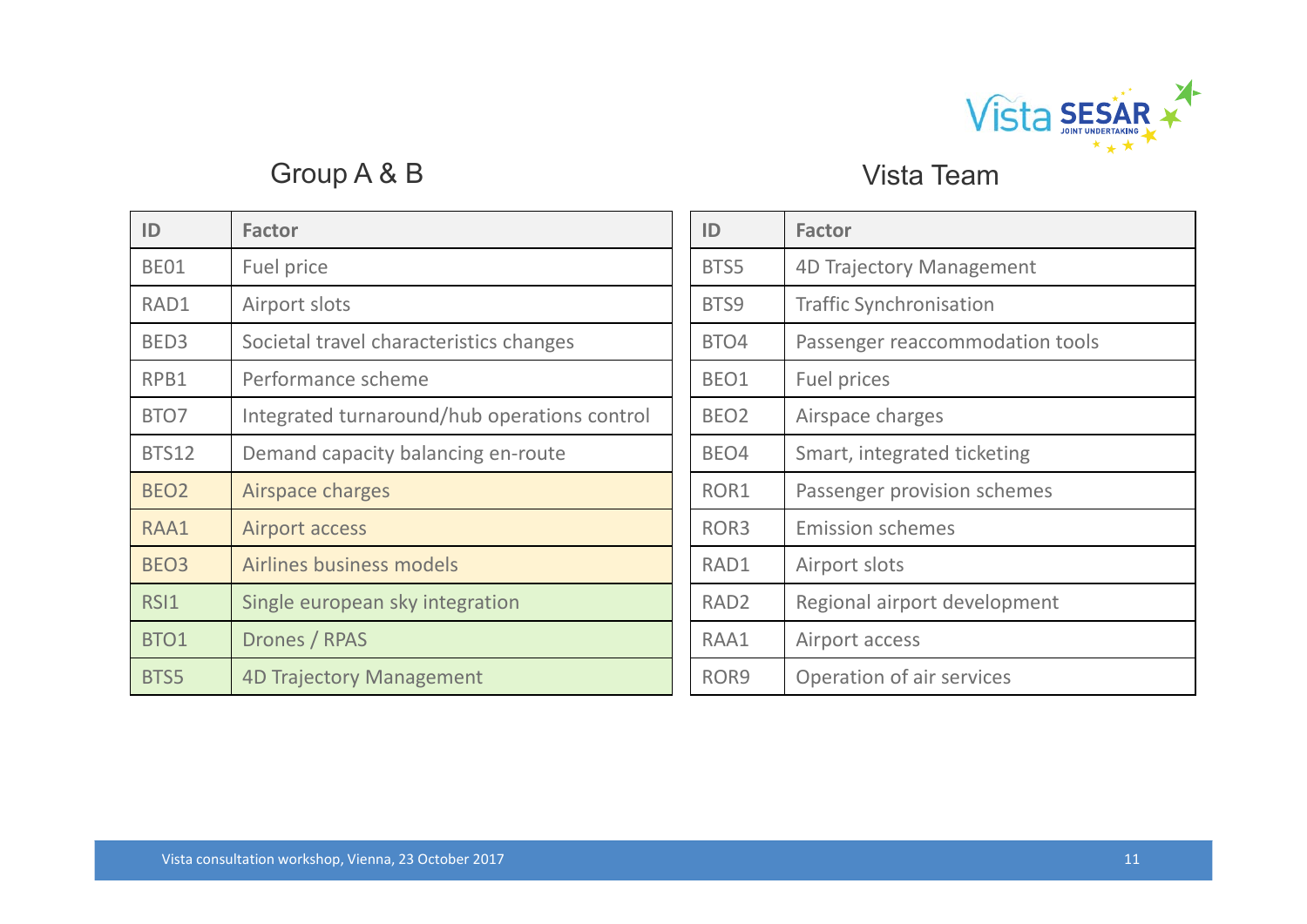

# Group A & B Vista Team

| ID               | <b>Factor</b>                                |  |
|------------------|----------------------------------------------|--|
| <b>BE01</b>      | <b>Fuel price</b>                            |  |
| RAD1             | Airport slots                                |  |
| BED <sub>3</sub> | Societal travel characteristics changes      |  |
| RPB1             | Performance scheme                           |  |
| BTO7             | Integrated turnaround/hub operations control |  |
| <b>BTS12</b>     | Demand capacity balancing en-route           |  |
| BEO <sub>2</sub> | Airspace charges                             |  |
| RAA1             | <b>Airport access</b>                        |  |
| BEO <sub>3</sub> | Airlines business models                     |  |
| RSI <sub>1</sub> | Single european sky integration              |  |
| BTO1             | Drones / RPAS                                |  |
| BTS5             | <b>4D Trajectory Management</b>              |  |

| ID               | <b>Factor</b>                   |  |
|------------------|---------------------------------|--|
| BTS5             | <b>4D Trajectory Management</b> |  |
| BTS9             | <b>Traffic Synchronisation</b>  |  |
| BTO4             | Passenger reaccommodation tools |  |
| BEO1             | <b>Fuel prices</b>              |  |
| BEO <sub>2</sub> | Airspace charges                |  |
| BEO4             | Smart, integrated ticketing     |  |
| ROR1             | Passenger provision schemes     |  |
| ROR <sub>3</sub> | <b>Emission schemes</b>         |  |
| RAD1             | Airport slots                   |  |
| RAD <sub>2</sub> | Regional airport development    |  |
| RAA1             | Airport access                  |  |
| ROR <sub>9</sub> | Operation of air services       |  |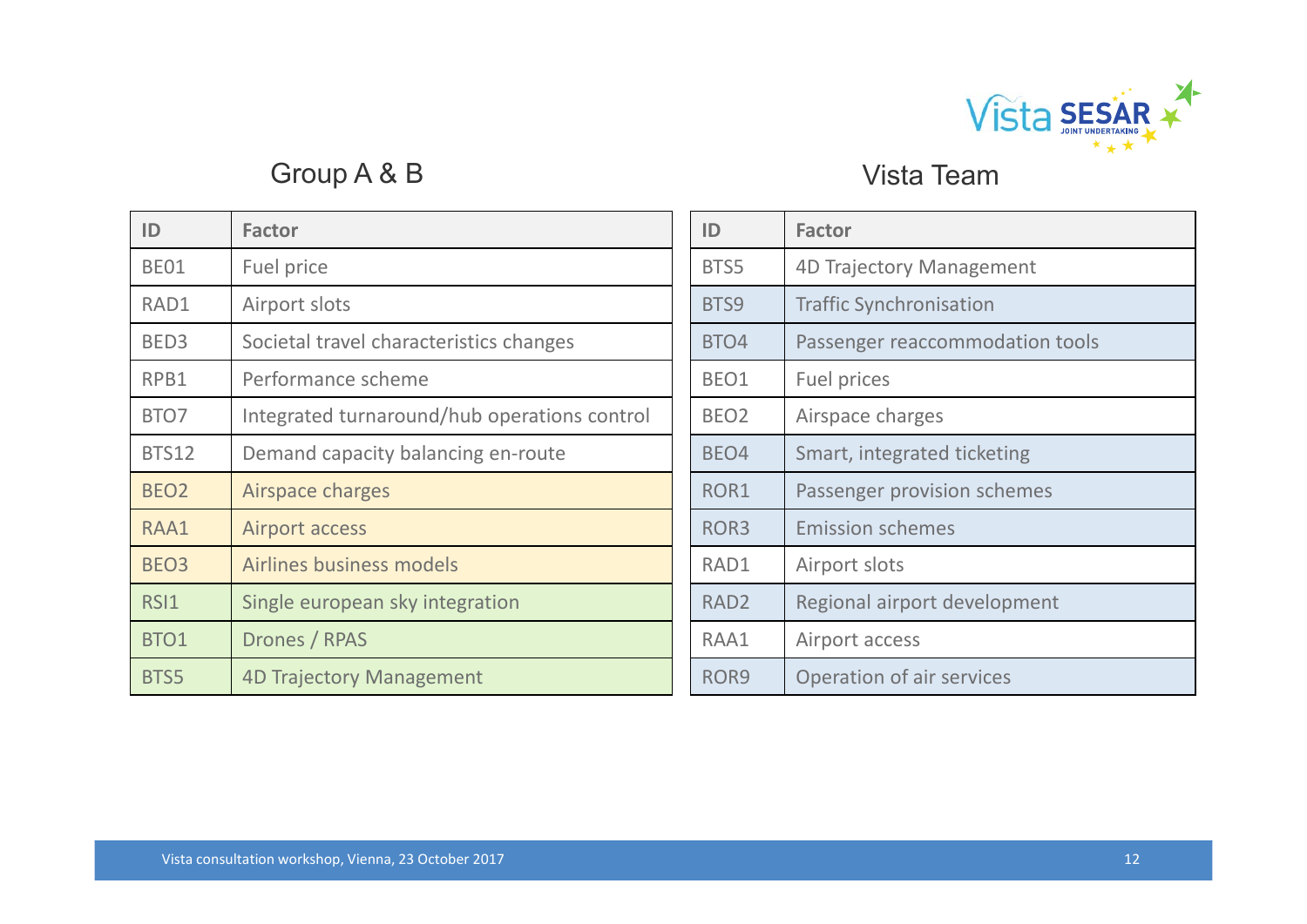

| ID               | Factor                          | ID               | <b>Factor</b>                |
|------------------|---------------------------------|------------------|------------------------------|
| BTS5             | 4D Trajectory Management        | ROR1             | Passenger provision schemes  |
| BTS9             | <b>Traffic Synchronisation</b>  | ROR3             | <b>Emission schemes</b>      |
| BTO4             | Passenger reaccommodation tools | ROR4             | Noise pollution              |
| BEO1             | Fuel prices                     | RAD1             | Airport slots                |
| BEO <sub>2</sub> | Airspace charges                | RAD <sub>2</sub> | Regional airport development |
| BEO <sub>3</sub> | Airline business models         | RAA1             | Airport access               |
| BEO4             | Smart, integrated ticketing     | ROR9             | Operation of air services    |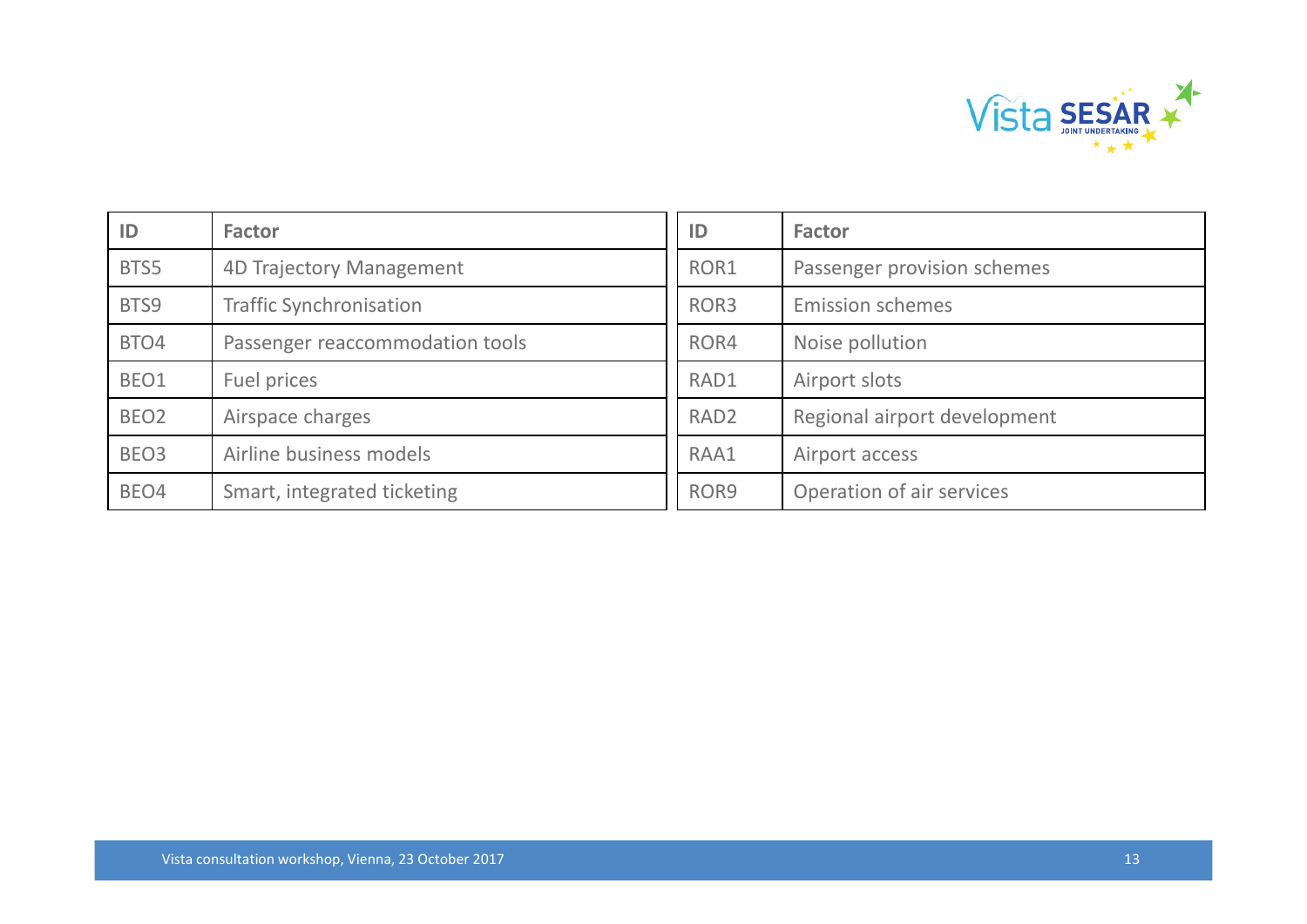

| ID               | <b>Factor</b>                    | ID               | Factor                           |
|------------------|----------------------------------|------------------|----------------------------------|
| BTS5             | <b>4D Trajectory Management</b>  | ROR1             | Passenger provision schemes      |
| BTS9             | <b>Traffic Synchronisation</b>   | ROR <sub>3</sub> | <b>Emission schemes</b>          |
| <b>BTO4</b>      | Passenger reaccommodation tools  | ROR4             | Noise pollution (implicit)       |
| BEO1             | Fuel prices                      | RAD1             | Airport slots                    |
| BEO <sub>2</sub> | Airspace charges                 | RAD <sub>2</sub> | Regional airport development     |
| BEO <sub>3</sub> | Airline business models (output) | RAA1             | Airport access                   |
| BEO <sub>4</sub> | Smart, integrated ticketing      | ROR9             | <b>Operation of air services</b> |

| <b>Foreground group</b>                      |                            |
|----------------------------------------------|----------------------------|
| <b>EM: Environmental mitigation policies</b> | <b>PF: Passenger focus</b> |
| RI: Regional infrastructures                 | SES: Single European Sky   |